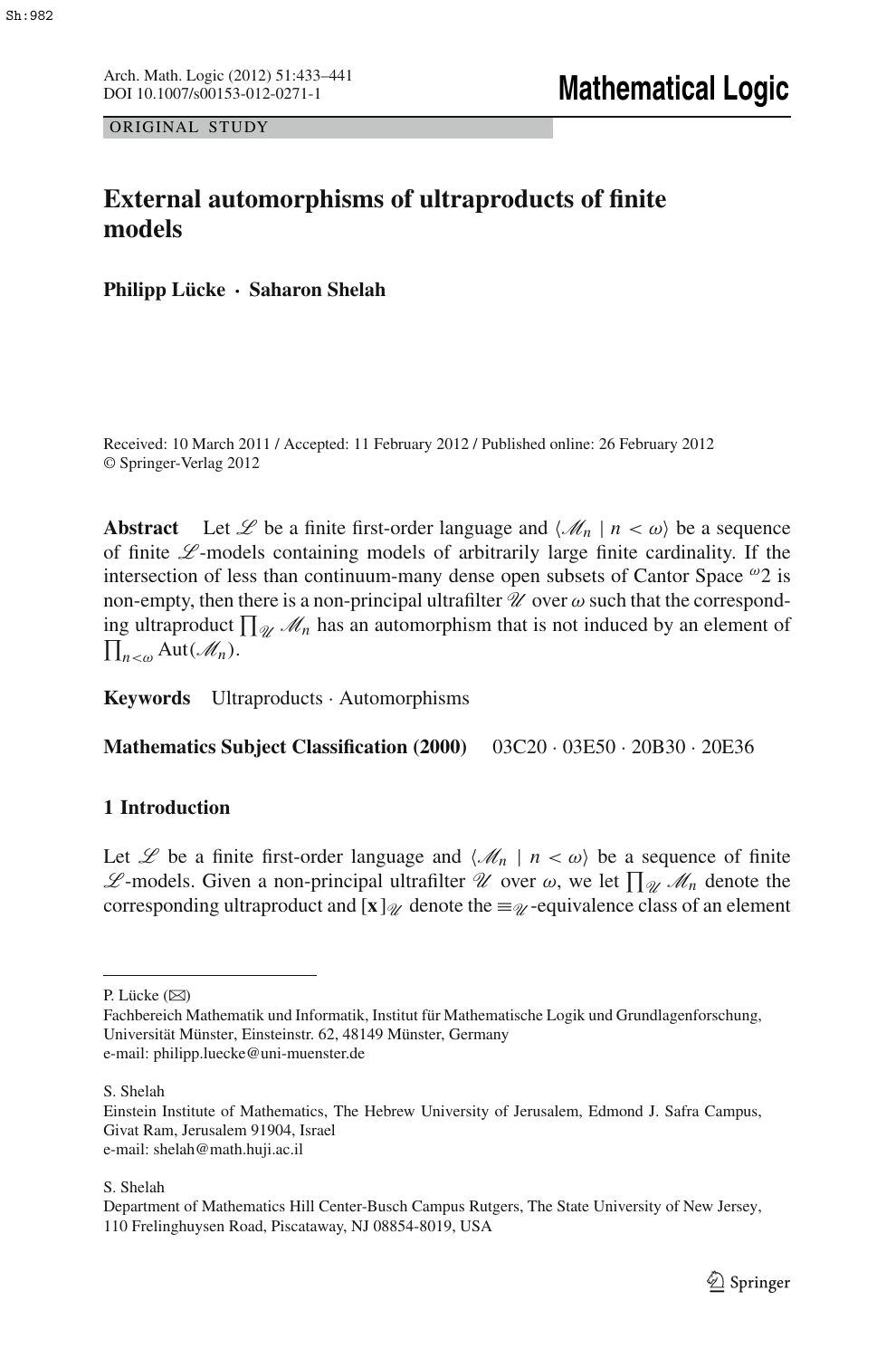**x** in  $\prod_{n \leq \omega} M_n$ . An automorphism  $\pi$  of  $\prod_{\mathcal{U}} M_n$  is *internal* if there is a sequence  $\langle \pi_n \in \text{Aut}(\mathcal{M}_n) \mid n < \omega \rangle$  such that  $\pi([\mathbf{x}]_{\mathcal{U}}) = [\mathbf{y}]_{\mathcal{U}}$  holds for all  $\mathbf{x}, \mathbf{y} \in \prod_{n \leq \omega} \mathcal{M}_n$ with  $\mathbf{y}(n) = \pi_n(\mathbf{x}(n))$  for all  $n < \omega$ . We call an automorphism  $\pi$  of  $\prod_{\mathcal{U}} \mathcal{M}_n$  *external* if it is not internal.

If the continuum hypothesis (CH) holds and  $\prod_{\mathcal{U}} \mathcal{M}_n$  is infinite, then it is a saturated model of cardinality  $\aleph_1$  (see [\[1](#page-8-0), 6.1.1] and [\[4](#page-8-1)]) and the group of automorphisms Aut( $\prod_{\mathcal{U}} \mathcal{M}_n$ ) has cardinality  $2^{\aleph_1} > \aleph_1$  (see [\[1,](#page-8-0) 5.3.15]). In particular,  $\prod_{\mathcal{U}} \mathcal{M}_n$  has many external automorphisms in this situation.

<span id="page-1-0"></span>If (CH) fails, then things can look totally different, as the following result (due to the second author) on ultraproducts of the finite fields  $\mathbb{F}_p$  of prime order p shows.

**Theorem 1** [\[5](#page-8-2)] *It is consistent with the axioms of* ZFC *that there is a non-principal*  $u$ ltrafilter  $\mathscr F$  *over the set*  $\mathbb P$  *of primes such that the field*  $\prod_{\mathscr F} \mathbb F_p$  *has no non-trivial automorphisms.*

Using this result, Simon Thomas and the first author proved the following result on ultraproducts of finite symmetric groups. Recall that for  $n \neq 6$  every automorphism of the finite symmetric group Sym(*n*) is inner. In particular, every internal automorphism of the group  $\prod_{\mathscr{U}}$  Sym $(n)$  is inner.

**Theorem 2** [\[3](#page-8-3)] *It is consistent with the axioms of* ZFC *that there is a non-princi* $p$ al ultrafilter  $\mathscr U$  over  $\omega$  such that all automorphisms of the group  $\prod_{\mathscr U} \mathrm{Sym}(n)$  are *internal.*

The work of this note is motivated by the following questions.

- **Questions** (i) Is it consistent with the axioms of ZFC that for every non-principal ultrafilter  $\mathscr F$  over the set  $\mathbb P$  of primes, the field  $\prod_{\mathscr F} \mathbb F_p$  has no non-trivial automorphisms?
- (ii) Is it consistent with the axioms of ZFC that for every non-principal ultrafilter *U* over  $\omega$ , the group  $\prod_{\mathcal{U}}$  Sym $(n)$  has only inner automorphisms?

<span id="page-1-1"></span>The result of this note shows that a mild set-theoretic assumption implies the existence of ultraproducts of finite symmetric groups with external automorphisms.

**Theorem 3** *Assume that the intersection of less than continuum-many dense open subsets of Cantor Space* <sup>ω</sup>2 *is non-empty. If L is a finite first-order language and*  $\langle \mathcal{M}_n | n \langle \omega \rangle$  *is a sequence of finite*  $\mathcal{L}$  *-models containing models of arbitrarily large* finite cardinality, then there is a non-principal ultrafilter  $\mathscr U$  over  $\omega$  such that  $\prod_{\mathscr U}\mathscr M_n$ *has an external automorphism.*

The above assumption is known as *Martin's Axiom for Cohen-Forcing* and it is implied both by the continuum hypothesis and Martin's Axiom. Moreover, if  $\kappa \geq 2^{\aleph_0}$ is a cardinal of uncountable cofinality, then this assumption holds in every generic extension of the ground model obtained by adding  $\kappa$ -many Cohen reals. This observation is interesting, because it is possible to construct a model of set theory witnessing the conclusions of Theorem [1](#page-1-0) by adding  $\aleph_3$ -many Cohen reals to Gödel's constructible universe L (see  $[5, p. 65]$  $[5, p. 65]$ ).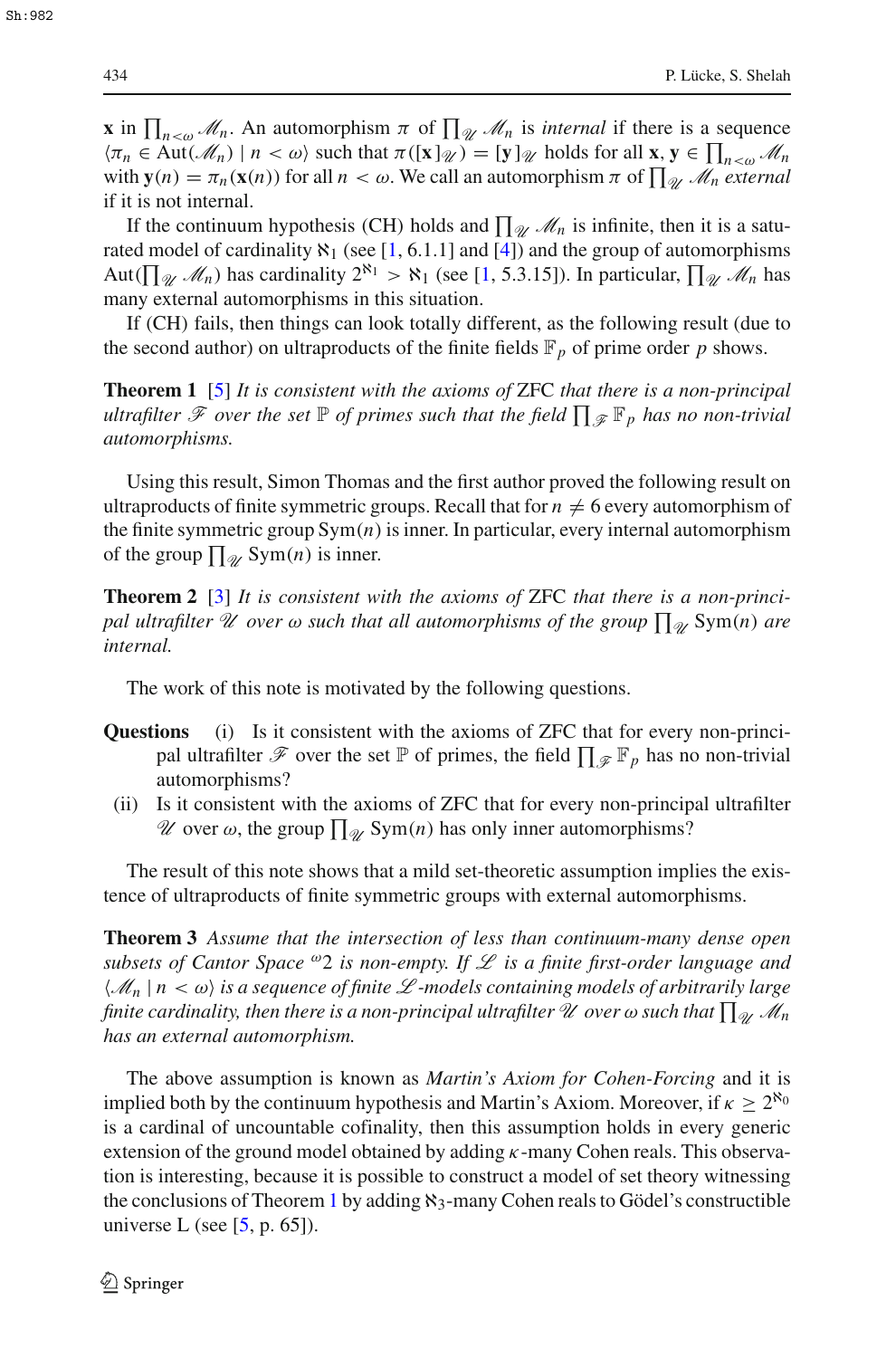### **2 Extending partial elementary maps**

From now on, we let  $\mathscr L$  denote a finite first-order language and  $\langle \mathscr M_n | n \langle \omega \rangle$  denote a sequence of finite L-models. We may also assume that  $|\mathcal{M}_n| < |\mathcal{M}_{n+1}|$  holds for all  $n < \omega$ . For the remainder of this note, we fix a sufficiently large regular cardinal  $\theta$  such that the set  $H_{\theta} = \{x \mid |tc(x)| < \theta\}$  contains all relevant objects.

Our aim is to inductively construct a non-principal ultrafilter  $\mathcal U$  over  $\omega$  and a function  $f: \prod_{n<\omega} M_n \to \prod_{n<\omega} M_n$  such that there is an external automorphism  $\bar{f}$  of  $\prod_{\mathcal{U}} M_n$  with  $\bar{f}([\mathbf{x}]_{\mathcal{U}}) = [\mathbf{y}]_{\mathcal{U}}$  for all  $\mathbf{x}, \mathbf{y} \in \prod_{n<\omega} M_n$  with  $f(\mathbf{x}) = \mathbf{y}$ . We will  $\prod_{\mathcal{U}} \mathcal{M}_n$  with  $\bar{f}([\mathbf{x}]_{\mathcal{U}}) = [\mathbf{y}]_{\mathcal{U}}$  for all  $\mathbf{x}, \mathbf{y} \in \prod_{n < \omega} \mathcal{M}_n$  with  $f(\mathbf{x}) = \mathbf{y}$ . We will approximate both  $U$  and  $f$  by their intersections with certain elementary submodels of  $H_\theta$  of cardinality less than  $2^{\aleph_0}$ . The following definition captures this idea.

<span id="page-2-0"></span>**Definition 4** We call a triple  $\langle \mathcal{U}_0, N_0, f_0 \rangle$  *adequate* if it satisfies the following properties.

- 1.  $\mathcal{U}_0$  is a non-principal ultrafilter over  $\omega$ .
- 2. *N*<sub>0</sub> is an elementary submodel of  $H_\theta$  of cardinality less than  $2^{\aleph_0}$  containing  $f_0$ ,  $\mathcal{U}_0$ and the sequence  $\langle M_n | n < \omega \rangle$ .
- 3. *f*<sub>0</sub> :  $\prod_{n < \omega}$  *M*<sub>n</sub>  $\longrightarrow$   $\prod_{n < \omega}$  *M*<sub>n</sub> is a partial function and there is a partial elementary map  $\bar{f}_0$ :  $\prod_{\mathcal{U}_0}$   $\mathcal{M}_n \xrightarrow{part}$   $\prod_{\mathcal{U}_0}$   $\mathcal{M}_n$  with the following properties.
	- (a) dom  $(\bar{f}_0) \subseteq N_0 \cap \prod_{\mathcal{U}_0} M_n$ .
	- (b) dom  $(f_0) = {\mathbf{x} \in \prod_{n < \omega} \mathcal{M}_n | [\mathbf{x}]_{\mathcal{U}_0} \in \text{dom}(\bar{f}_0) }$ .
	- (c) If  $\mathbf{x} \in \text{dom}(f_0)$  with  $f_0(\mathbf{x}) = \mathbf{y}$ , then  $\bar{f}_0([\mathbf{x}]_{\mathcal{U}_0}) = [\mathbf{y}]_{\mathcal{U}_0}$ .

Given adequate triples  $\langle \mathcal{U}_0, N_0, f_0 \rangle$  and  $\langle \mathcal{U}_1, N_1, f_1 \rangle$ , we define

$$
\langle \mathscr{U}_0, N_0, f_0 \rangle \le \langle \mathscr{U}_1, N_1, f_1 \rangle
$$

to hold if  $N_0 \cap \mathcal{U}_0 \subset \mathcal{U}_1$ ,  $N_0 \subset N_1$  and  $f_0 \cap N_0 \subset f_1$ .

The idea behind this definition is that the submodel  $N_0$  fixes the subsets of  $\mathcal{U}_0$  and *f*<sub>0</sub> that will be contained in the final objects  $\mathcal{U}$  and *f* (in the sense that  $N_0 \cap \mathcal{U}_0 \subseteq \mathcal{U}$ and  $f_0 \cap N_0 \subseteq f$  will hold). Note that  $f_0$  might be the empty function in the above definition. In particular, there always exists an adequate triple. Moreover, if  $\langle \mathcal{U}_0, N_0, f_0 \rangle$ is an adequate triple, then the partial map  $f_0$  is uniquely determined. Finally, it is easy to see that the above ordering of adequate triples is transitive.

Given  $\mathcal{U}_0$  and  $N_0$  as in Definition [4,](#page-2-0) we define  $\mathcal{M}_{\mathcal{U}_0,N_0}$  to be the unique  $\mathcal{L}$  $\mathcal{L}_{N}$ -substructure of  $\prod_{\mathcal{U}_{0}} \mathcal{M}_{n}$  with domain  $N_{0} \cap \prod_{\mathcal{U}_{0}} \mathcal{M}_{n}$ . We list some basic properties.

<span id="page-2-1"></span>**Lemma 5** 1. Let  $\mathcal{U}$  and  $\mathcal{U}_0$  be non-principal ultrafilters over  $\omega$  and  $N_0$  be an *elementary submodel of H*<sup>θ</sup> *with*  $\mathcal{U}_0 \in N_0$  *and*  $N_0 \cap \mathcal{U}_0 \subseteq \mathcal{U}$ . Then the map

$$
i: \mathscr{M}_{\mathscr{U}_0, N_0} \to \prod_{\mathscr{U}} \mathscr{M}_n ; [\mathbf{x}]_{\mathscr{U}_0} \mapsto [\mathbf{x}]_{\mathscr{U}}
$$

*is an elementary embedding.*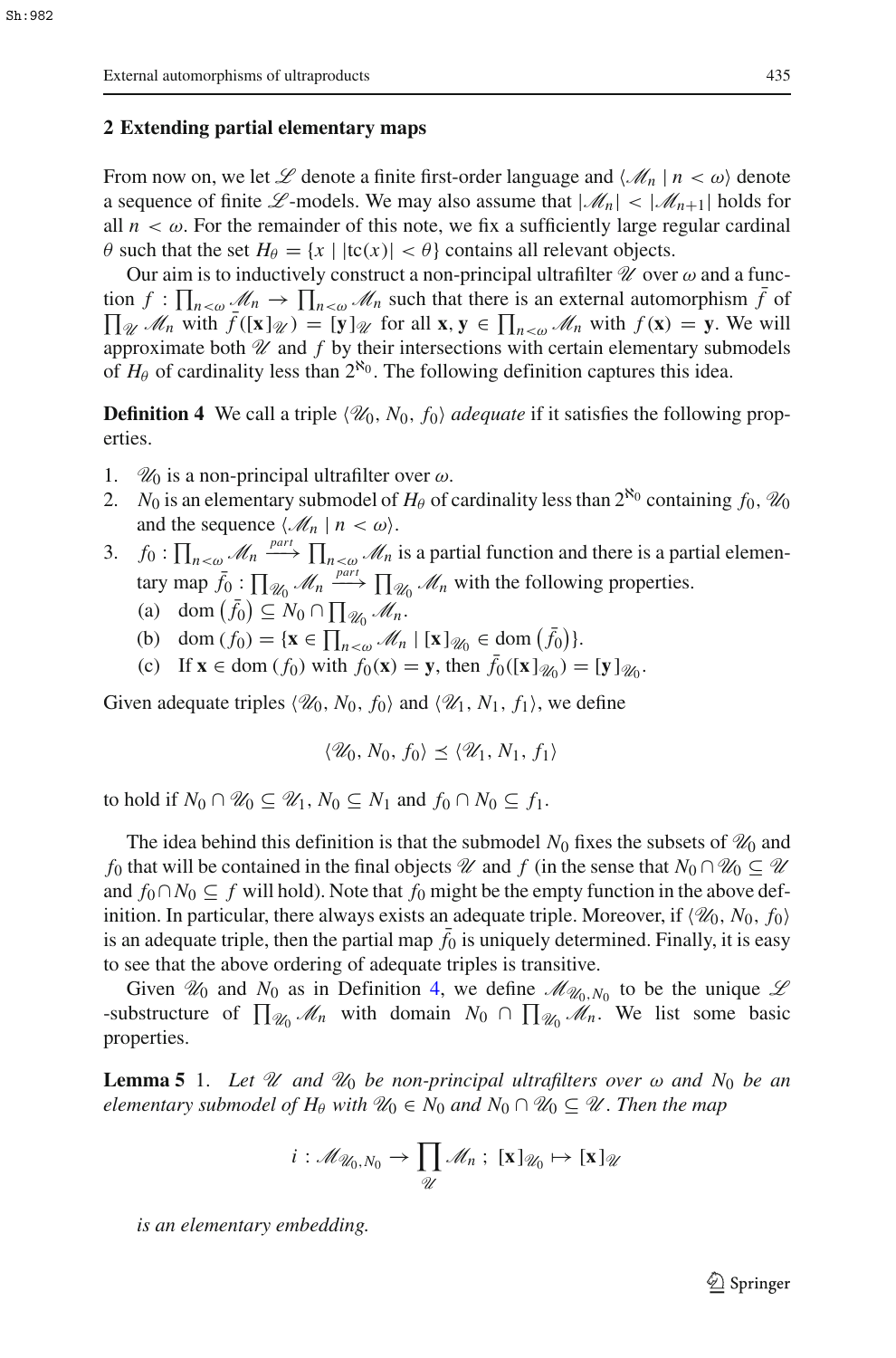- 2. *Given an adequate triple*  $\langle \mathcal{U}_0, N_0, f_0 \rangle$ , we have  $\bar{f}_0$  :  $\mathcal{M}_{\mathcal{U}_0, N_0} \stackrel{part}{\longrightarrow} \mathcal{M}_{\mathcal{U}_0, N_0}$  and *this is a partial elementary map.*
- 3. If  $\langle \mathcal{U}_0, N_0, f_0 \rangle \leq \langle \mathcal{U}_1, N_1, f_1 \rangle$  holds for two adequate triples, then the induced *map*  $i : \mathcal{M}_{\mathcal{U}_0, N_0} \to \mathcal{M}_{\mathcal{U}_1, N_1}$  *is an elementary embedding with*

$$
i \circ \bar{f}_0 = (\bar{f}_1 \circ i) \restriction \text{dom}(\bar{f}_0).
$$

*Proof* Let  $\varphi \equiv \varphi(v_0, \ldots, \varphi_{k-1})$  be an *L*-formula and  $\mathbf{x}_0, \ldots, \mathbf{x}_{k-1} \in N_0 \cap$  $\prod_{n \leq \omega} M_n$ . By elementarity, we have  $\{n < \omega \mid M_n \models \varphi(\mathbf{x}_0(n), \dots, \mathbf{x}_{k-1}(n))\} \in N_0$ and the assumption  $N_0 \cap \mathcal{U}_0 \subseteq \mathcal{U}$  allows us to run an easy induction on the complexity of the formula  $\varphi$  to show

$$
\mathcal{M}_{\mathcal{U}_0, N_0} \models \varphi([\mathbf{x}_0]_{\mathcal{U}_0}, \dots, [\mathbf{x}_{k-1}]_{\mathcal{U}_0})
$$
\n
$$
\Longleftrightarrow \prod_{\mathcal{U}_0} \mathcal{M}_n \models \varphi([\mathbf{x}_0]_{\mathcal{U}_0}, \dots, [\mathbf{x}_{k-1}]_{\mathcal{U}_0})
$$
\n
$$
\Longleftrightarrow \{n < \omega \mid \mathcal{M}_n \models \varphi(\mathbf{x}_0(n), \dots, \mathbf{x}_{k-1}(n))\} \in N_0 \cap \mathcal{U}_0 \subseteq \mathcal{U}
$$
\n
$$
\Longleftrightarrow \prod_{\mathcal{U}} \mathcal{M}_n \models \varphi([\mathbf{x}_0]_{\mathcal{U}}, \dots, [\mathbf{x}_{k-1}]_{\mathcal{U}})
$$

The other statements follow directly from the above computations and the definitions of  $\mathcal{M}_{\mathcal{U},N}$  and f.

<span id="page-3-0"></span>**Proposition 6** *Suppose*  $\mathcal{U}_0$ , *X*,  $f^*$  *and p satisfy the following statements.* 

- 1. *U*<sub>0</sub> *be a non-principal ultrafilter over*  $\omega$  *and*  $X \subseteq H_\theta$  *with*  $|X| < 2^{\aleph_0}$ *.*
- 2.  $p: \prod_{n<\omega} \mathcal{M}_n \stackrel{part}{\longrightarrow} \prod_{n<\omega} \mathcal{M}_n$  is a partial function.
- 3.  $f^*$  :  $\prod_{\mathcal{U}_0} \mathcal{M}_n \stackrel{part}{\longrightarrow} \prod_{\mathcal{U}_0} \mathcal{M}_n$  is a partial elementary map with  $|\text{dom}(f^*)|$  < 2<sup>80</sup>, {[**x**]<sub>\*W*0</sub> | **x** ∈ dom (*p*)} ⊆ dom (*f*<sup>\*</sup>) *and*  $f$ <sup>\*</sup>([**x**]<sub>*W*0</sub>) = [**y**]<sub>*W*0</sub> *for all* **x** ∈ dom  $(p)$  *with*  $p(\mathbf{x}) = \mathbf{y}$ .

*Then there is an adequate triple*  $\langle \mathcal{U}_0, N_0, f_0 \rangle$  such that  $p \subseteq f_0, f^* = \overline{f}_0, X \subseteq N_0$  $\Box$  *and*  $|N_0| = |X| + |\mathrm{dom}(f^*)| + \aleph_0$ .

*Proof* We can find a partial function  $f_0$  :  $\prod_{n < \omega} M_n \xrightarrow{part} \prod_{n < \omega} M_n$  with  $p \subseteq$ *f*<sub>0</sub>, dom (*f*<sub>0</sub>) = {**x** | [**x**]<sub>*W*<sub>0</sub></sub> ∈ dom (*f*<sup>\*</sup>)} and *f*<sup>\*</sup>([**x**]<sub>*W*<sub>0</sub></sub>) = [**y**]<sub>*W*<sub>0</sub></sub> for all **x** ∈ dom (*f*<sub>0</sub>) with  $f_0(\mathbf{x}) = \mathbf{y}$ . Let  $D \subseteq \prod_{n \leq \omega} M_n$  be a complete set of representatives for elements in dom ( $f^*$ ). Then clearly  $|D| = |\text{dom}(f^*)| < 2^{\aleph_0}$ . Finally, pick an elementary submodel  $N_0$  of  $H_\theta$  with  $D\cup X\cup\{f_0, \mathcal{U}_0, \langle \mathcal{M}_n | n < \omega \}$   $\subseteq N_0$  and  $|N_0| = |D| + |X| + \aleph_0$ .  $\Box$ 

<span id="page-3-1"></span>**Lemma 7** *Let*  $\langle \mathcal{U}_0, N_0, f_0 \rangle$  *be an adequate triple and*  $x \in H_\theta$ *. There is an adequate triple*  $\langle \mathcal{U}_0, N_1, f_1 \rangle$  *with the following properties.* 

1.  $\langle \mathcal{U}_0, N_0, f_0 \rangle \leq \langle \mathcal{U}_0, N_1, f_1 \rangle, |N_0| = |N_1|$  and  $x \in N_1$ .

2. dom  $(\bar{f}_1)$  is a definably closed subset of  $\mathcal{M}_{\mathcal{U}_0,N_1}$ .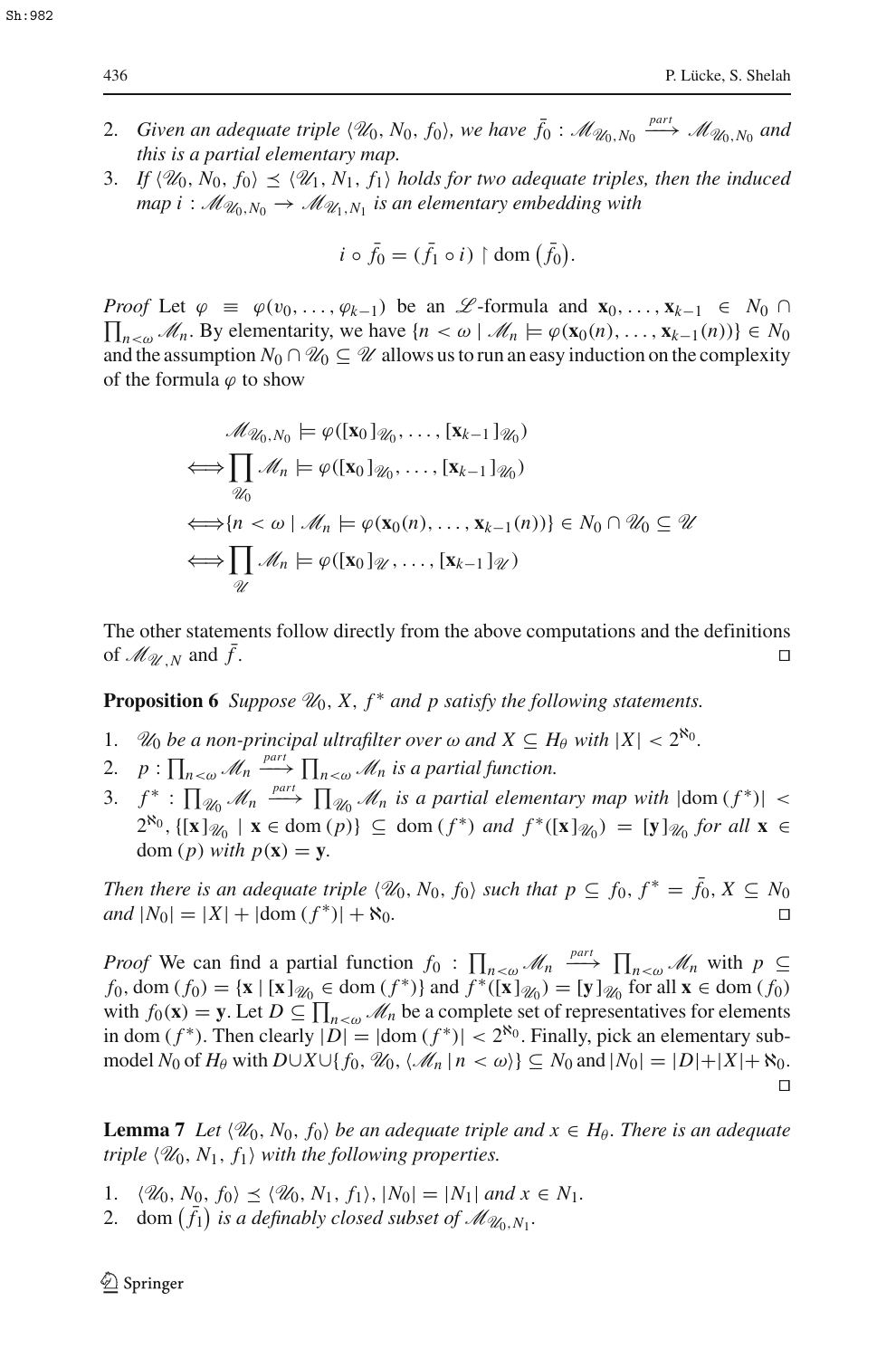*Proof* There is a unique extension  $f^* : \mathcal{M}_{\mathcal{U}_0, N_0} \xrightarrow{part} \mathcal{M}_{\mathcal{U}_0, N_0}$  of  $\bar{f}_0$  to a partial elementary map whose domain is the definable closure of dom  $(\bar{f}_0)$ . Clearly, dom  $(f^*)$ is definably closed in  $\prod_{\mathcal{U}_0} \mathcal{M}_n$ ,  $|\text{dom}(f^*)| \leq |\text{dom}(\bar{f}_0)| + \aleph_0 \leq |N_0| < 2^{\aleph_0}$  and we can apply Proposition [6](#page-3-0) with  $\mathcal{U}_0$ ,  $N_0 \cup \{x\}$ ,  $f^*$  and  $f_0 \cap N_0$  to find an adequate triple  $\langle \mathcal{U}_0, N_1, f_1 \rangle$  with the above properties. In particular,  $\bar{f}_1 = f^*$  and dom  $(f^*) \subseteq$  $M_{\mathcal{U}_0,N_0} \subseteq \mathcal{M}_{\mathcal{U}_0,N_1}$ . By the first part of Lemma [5,](#page-2-1)  $\mathcal{M}_{\mathcal{U}_0,N_0}$  is an elementary substructures of  $\mathcal{M}_{\mathcal{U}_0, N_1}$  and this shows that dom  $(f) = \text{dom}(f^*)$  is definably closed in  $\mathcal{M}_{\mathcal{U}_0, N_1}$ .

We are now ready to state and prove the Main Lemma needed in the proof of Theorem [3.](#page-1-1) This lemma allows us to enlarge the domain of our partial functions and make sure that the final automorphism will be external.

<span id="page-4-0"></span>**Lemma 8** *Assume that the intersection of less than continuum-many dense open subsets of Cantor Space*  $\omega_2$  *is non-empty. Let*  $\langle \mathcal{U}_0, N_0, f_0 \rangle$  *be an adequate triple with*  $dom\left(\bar{f}_0\right)$  definably closed in  $\mathcal{M}_{\mathcal{U}_0,N_0}$ ,  $\mathbf{w}, \mathbf{z} \in N_0 \cap \prod_{n < \omega} \mathcal{M}_n$  with  $\mathbf{z} \notin dom\left(f_0\right)$ . *There is an adequate triple*  $\langle \mathcal{U}_1, N_1, f_1 \rangle$  with the following properties.

- 1.  $\langle \mathcal{U}_0, N_0, f_0 \rangle \leq \langle \mathcal{U}_1, N_1, f_1 \rangle \text{ and } |N_1| = |N_0|$ *.*
- 2.  $\mathbf{z} \in \text{dom}(f_1) \text{ and } f_1([\mathbf{z}]_{\mathcal{U}_1}) \neq [\mathbf{w}]_{\mathcal{U}_1}.$

*Proof* We write  $\bar{z} = [\mathbf{z}]_{\mathcal{U}_0}$  and  $\mathcal{M}^* = \mathcal{M}_{\mathcal{U}_0, N_0}$ . For each  $n < \omega$ , we equip the model  $\mathcal{M}_n$  with the discrete topology and the product  $K = \prod_{i \leq 2} (\prod_{n \leq \omega} \mathcal{M}_n)$  with the corresponding product topology. This means *K* is a perfect non-empty, compact metrizable, zero-dimensional topological space and homeomorphic to Cantor Space  $^{\omega}$ 2 (see [\[2,](#page-8-4) Theorem 7.4]).

Define *T* to be the set of all tuples  $\langle A, m, \varphi, \langle \mathbf{x}_0, \dots, \mathbf{x}_{k-1} \rangle$  with the following properties.

- (i)  $A \in N_0 \cap \mathcal{U}_0, m < \omega \text{ and } \mathbf{x}_0, \ldots, \mathbf{x}_{k-1} \in \text{dom}(f_0) \cap N_0.$
- (ii)  $\varphi \equiv \varphi(u_0, u_1, v_0, \ldots, v_{k-1})$  is an *L*-formula and

 $\mathscr{M}^* \models (\exists a, b) \varphi(a, b, [\mathbf{x}_0]_{\mathscr{U}_0}, \dots, [\mathbf{x}_{k-1}]_{\mathscr{U}_0}).$ 

Given  $\mathbf{t} = \langle A, m, \varphi, \langle \mathbf{x}_0, \dots, \mathbf{x}_{k-1} \rangle \rangle \in T$  with  $f_0(\mathbf{x}_i) = \mathbf{y}_i$ , the above definition implies that the set

$$
D_{\mathbf{t}} = \{ \langle \mathbf{a}, \mathbf{b} \rangle \in K \mid (\exists n \in A \setminus m) \mathcal{M}_n \models \varphi(\mathbf{a}(n), \mathbf{b}(n), \mathbf{y}_0(n), \dots, \mathbf{y}_{k-1}(n)) \}
$$

is a dense and open subset of *K*. The set *T* has cardinality less than  $2^{\aleph_0}$  and our assumptions imply that there is a pair  $\langle \mathbf{a}_*, \mathbf{b}_* \rangle \in \bigcap_{\mathbf{t} \in T} D_{\mathbf{t}}$ .

Next, we define *U* to be the set consisting of triples  $\mathbf{u} = \langle A, \varphi, \langle \mathbf{y}_0, \dots, \mathbf{y}_{k-1} \rangle \rangle$ such that  $A \in \mathcal{U}_0 \cap N_0, \mathbf{y}_0, \ldots, \mathbf{y}_{k-1} \in N_0 \cap \prod_{n < \omega} \mathcal{M}_n$  and  $\varphi \equiv \varphi(v, \bar{x}_0, \ldots, \bar{x}_{k-1})$ is an element of tp<sub>*M*<sup>∗</sup></sub>( $\overline{z}/$  dom  $(\overline{f}_0)$ ) with  $\overline{f}_0(\overline{x}_i) = [y_i]_{\mathcal{U}_0}$ . Given such an  $\mathbf{u} \in U$ , we define

$$
X_{\mathbf{u}} = \{n \in A \mid \mathcal{M}_n \models [\mathbf{a}_*(n) \neq \mathbf{b}_*(n) \land \varphi(\mathbf{a}_*(n), \mathbf{y}_0(n), \dots, \mathbf{y}_{k-1}(n)) \land \varphi(\mathbf{b}_*(n), \mathbf{y}_0(n), \dots, \mathbf{y}_{k-1}(n))]\}
$$

and  $\mathcal{D} = \{X_{\mathbf{u}} \mid \mathbf{u} \in U\}$ . Clearly,  $\mathcal{D}$  is closed under taking finite intersections.

 $\mathcal{L}$  Springer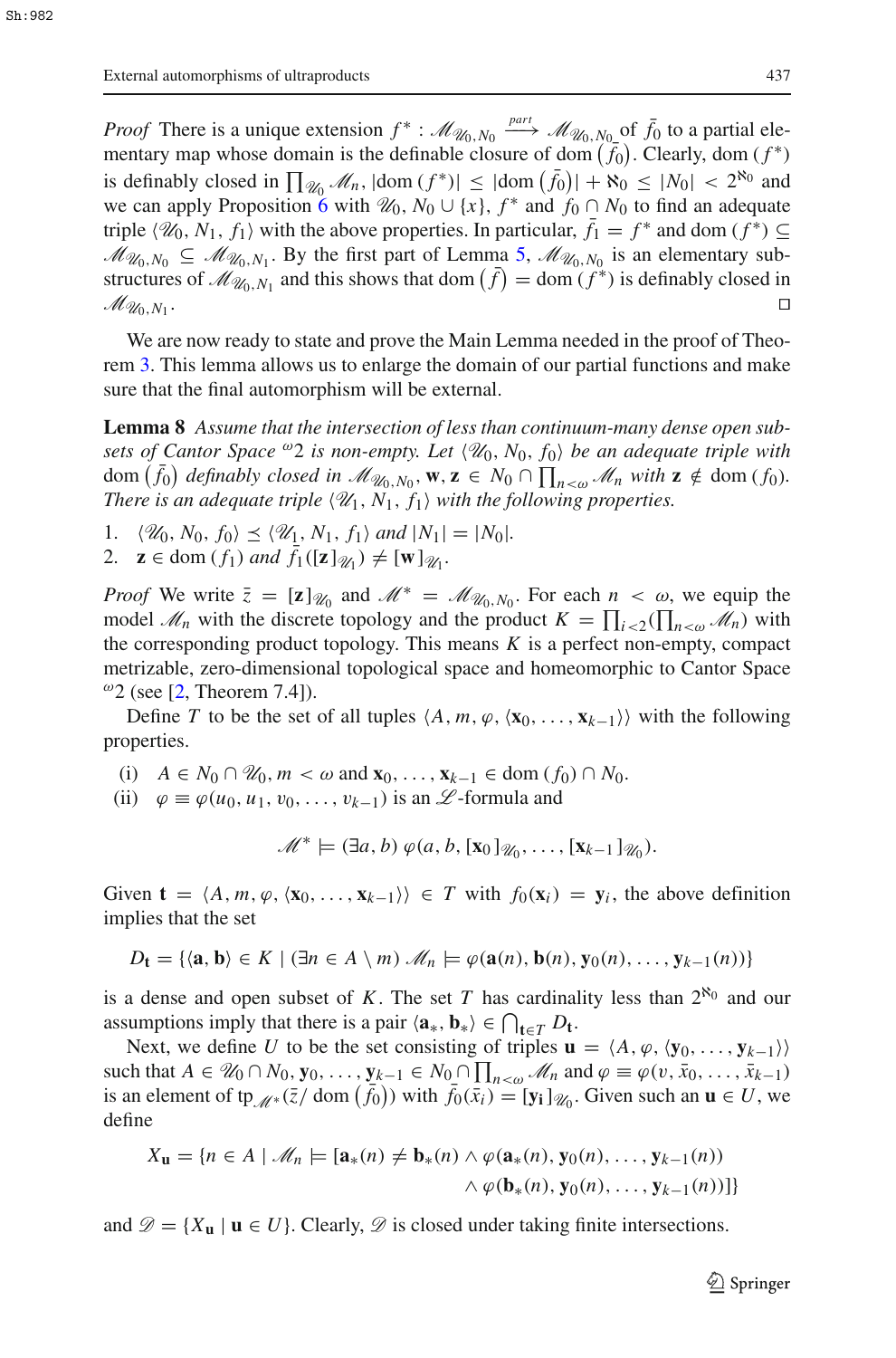Assume, toward a contradiction, that there is an  $\mathbf{u} = \langle A, \varphi, \langle \mathbf{y}_0, \dots, \mathbf{y}_{k-1} \rangle \rangle \in U$ as above and  $m < \omega$  with  $X_{\mathbf{u}} \subseteq m$ . By assumptions,  $\overline{z} \notin \text{dom}(\overline{f}_0)$  and dom  $(\overline{f}_0)$  is a definably closed subset of  $\mathcal{M}^*$ . This shows  $\mathcal{M}^* \models (\exists a) \psi(\bar{z}, a, \bar{x}_0, \dots, \bar{x}_{k-1})$  with

$$
\psi(u_0, u_1, \mathbf{v}) \equiv [u_0 \neq u_1 \wedge \varphi(u_0, \mathbf{v}) \wedge \varphi(u_1, \mathbf{v})].
$$

Given  $\mathbf{x}_0, \ldots, \mathbf{x}_{k-1} \in N_0 \cap \prod_{n \lt \omega} M_n$  with  $\bar{x}_i = [\mathbf{x}_i]_{\mathcal{U}_0}$ , our assumption implies that the tuple  $\mathbf{t} = \langle A, m, \psi, \langle \mathbf{x}_0, \dots, \mathbf{x}_{k-1} \rangle \rangle$  is an element of *T*. Since  $\langle \mathbf{a}_*, \mathbf{b}_* \rangle \in D_{\mathbf{t}}$ , we can find a natural number  $n \in A \setminus m$  with  $\mathcal{M}_n \models \psi(\mathbf{a}_*(n), \mathbf{b}_*(n), \mathbf{y}_0(n), \dots, \mathbf{y}_{k-1}(n))$ and hence  $n \in X_u \setminus m$ , a contradiction. This argument shows that there is a non-principal ultrafilter  $\mathcal{U}_1$  over  $\omega$  with  $\mathcal{D} \subseteq \mathcal{U}_1$  and hence such that

$$
\{n \in A \mid \mathbf{a}_*(n) \neq \mathbf{b}_*(n)\} \in \mathcal{U}_1
$$

for all  $A \in N_0 \cap \mathcal{U}_0$ . Clearly this implies  $N_0 \cap \mathcal{U}_0 \subseteq \mathcal{U}_1$  and  $[\mathbf{a}_*]_{\mathcal{U}_1} \neq [\mathbf{b}_*]_{\mathcal{U}_1}$ . Therefore, we may assume  $[\mathbf{a}_*]_{\mathcal{U}_1} \neq [\mathbf{w}]_{\mathcal{U}_1}$ .

Let  $i : \mathcal{M}_{\mathcal{U}_0, N_0} \to \prod_{\mathcal{U}_1} \mathcal{M}_n$  be the elementary embedding given by Lemma [5.](#page-2-1) Sup- $\text{pose } \mathbf{x}_0, \ldots, \mathbf{x}_{k-1} \in N_0 \cap \text{dom}(f_0) \text{ and } \prod_{\mathcal{U}_1} \mathcal{M}_n \models \varphi([\mathbf{z}]_{\mathcal{U}_1}, [\mathbf{x}_0]_{\mathcal{U}_1}, \ldots, [\mathbf{x}_{k-1}]_{\mathcal{U}_1})$ with  $f_0(x_i) = y_i$ . This means

$$
\mathbf{u} = \langle \omega, \varphi(v, [\mathbf{x}_0]_{\mathscr{U}_0}, \dots, [\mathbf{x}_{k-1}]_{\mathscr{U}_0}), \langle \mathbf{y}_0, \dots, \mathbf{y}_{k-1} \rangle \rangle \in U
$$

and hence  $X_{\mathbf{u}} \in \mathcal{D} \subseteq \mathcal{U}_1$ . In particular,

$$
\{n < \omega \mid \mathcal{M}_n \models \varphi(\mathbf{a}_*(n), \mathbf{y}_0(n), \dots, \mathbf{y}_{k-1}(n))\} \in \mathcal{U}_1
$$

and therefore  $\prod_{\mathscr{U}_1} \mathscr{M}_n \models \varphi([\mathbf{a}_*]_{\mathscr{U}_1}, [\mathbf{y}_0]_{\mathscr{U}_1}, \dots, [\mathbf{y}_{k-1}]_{\mathscr{U}_1})$ . This implication shows that there is a partial elementary map  $f^* : \prod_{\mathcal{U}_1} \mathcal{M}_n \xrightarrow{part} \prod_{\mathcal{U}_1} \mathcal{M}_n$  whose domain is the image of dom  $(\bar{f}_0) \cup \{\bar{z}\}\$ under *i* that satisfies  $f^*([\mathbf{z}]_{\mathcal{U}_1}) = [\mathbf{a}_*]_{\mathcal{U}_1}$  and  $f^*([\mathbf{x}]_{\mathcal{U}_1}) =$ [**y**]<sub>\/{\pi}{ $\chi$ <sub>1</sub> for all **x** ∈  $N_0$  ∩ dom ( $f_0$ ) with  $f_0$ (**x**) = **y**. We can apply Proposition [6](#page-3-0) with</sub> *V*<sub>1</sub>, *N*<sub>0</sub>, *f*<sup>\*</sup> and *f*<sub>0</sub> ∩ *N*<sub>0</sub> to obtain the desired adequate triple  $\langle \mathcal{U}_1, N_1, f_1 \rangle$ . □

<span id="page-5-0"></span>**Corollary 9** *Assume that the intersection of less than continuum-many dense open*  $subsets$  of Cantor Space  $^{\omega_2}$  is non-empty. Let  $\langle \mathcal{U}_0, N_0, f_0 \rangle$  be an adequate triple such *that* dom  $(\bar{f}_0)$  *is definably closed in*  $\overline{\mathcal{M}}_{\mathcal{U}_0,N_0}$  *and*  $\mathbf{z} \in N_0 \cap \prod_{n < \omega} \hat{\mathcal{M}}_n$ *. Then there is an adequate triple*  $\langle \mathcal{U}_1, N_1, f_1 \rangle$  such that  $\langle \mathcal{U}_0, N_0, f_0 \rangle \leq \langle \mathcal{U}_1, N_1, f_1 \rangle$ ,  $|N_1| = |N_0|$  $and \overline{[z]}_{\mathscr{U}_1} \in \text{ran}(\overline{f}_1) \text{ holds.}$ 

*Proof* We may assume  $[\mathbf{z}]_{\mathcal{U}_0} \notin \text{ran}(\bar{f}_0)$ . By the elementarity of  $\bar{f}_0$ , ran  $(\bar{f}_0)$  is definably closed in  $\mathcal{M}_{\mathcal{U}_0, N_0}$ . We apply Proposition [6](#page-3-0) with  $\mathcal{U}_0, N_0, \bar{f}_0^{-1}$  and  $p = \emptyset$  to obtain an adequate triple  $\langle \mathcal{U}_0, M_0, g_0 \rangle$  with  $\bar{g}_0 = \bar{f}_0^{-1}$ ,  $N_0 \subseteq M_0$  and  $|M_0| = |N_0|$ . In particular,  $z \notin \text{dom}(g_0)$  and dom  $(\bar{g}_0)$  is definably closed in  $\mathcal{M}_{\mathcal{U}_0,M_0}$ . Next, we use Lemma [8](#page-4-0) with  $\langle \mathcal{U}_0, M_0, g_0 \rangle$  and **z** to find an adequate triple  $\langle \mathcal{U}_1, M_1, g_1 \rangle$  with  $\langle \mathcal{U}_0, M_0, g_0 \rangle \leq \langle \mathcal{U}_1, M_1, g_1 \rangle, |M_1| = |N_0|$  and  $\mathbf{z} \in \text{dom}(g_1)$ .

Let **x** ∈  $N_0$  ∩ dom  $(f_0)$  ⊆  $M_0$  with  $f_0$ (**x**) = **y**. Then **y** ∈  $M_0$  ∩ dom ( $g_0$ ) and therefore  $g_0(\mathbf{y}) = \mathbf{x}'$  for some  $\mathbf{x}' \in M_0$  with  $[\mathbf{x}]_{\mathcal{U}_0} = \bar{g}_0([\mathbf{y}]_{\mathcal{U}_0}) = [\mathbf{x}']_{\mathcal{U}_0}$ . We can

Sh:982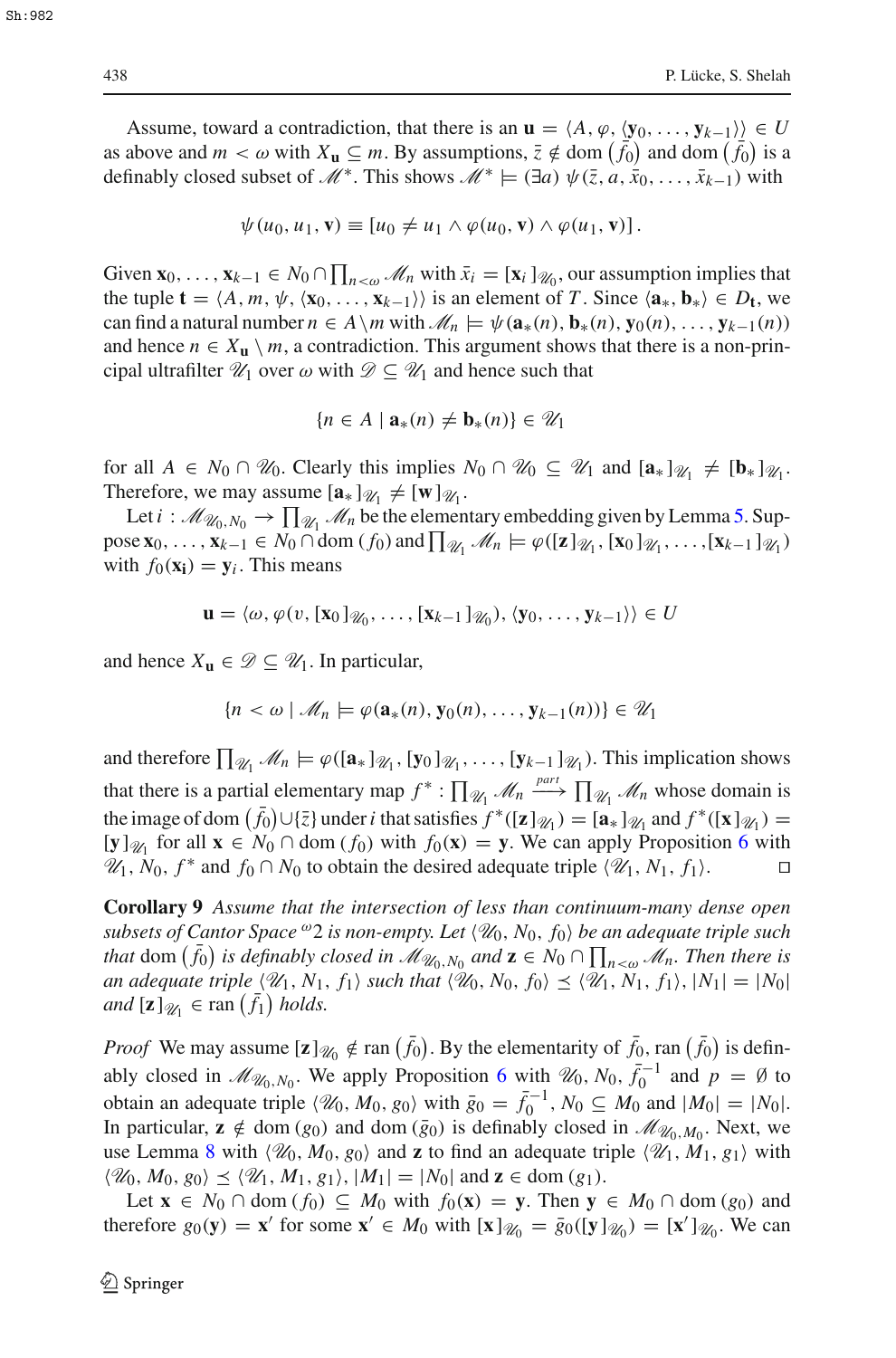conclude  $\{n < \omega \mid \mathbf{x}(n) = \mathbf{x}'(n)\}\in M_0 \cap \mathcal{U}_0 \subseteq \mathcal{U}_1$  and  $\bar{g}_1^{-1}([\mathbf{x}]_{\mathcal{U}_1}) = [\mathbf{y}]_{\mathcal{U}_1}$ . This allows us to use Proposition [6](#page-3-0) with  $\mathcal{U}_1$ ,  $M_1$ ,  $\bar{g}_1^{-1}$  and  $f_0$  to obtain the desired adequate triple  $\langle \mathcal{U}_1, N_1, f_1 \rangle$ .

#### **3 Approximations of external automorphisms**

In this section, we use the above results to inductively construct a non-principal ultrafilter *U* over  $\omega$  such that the corresponding ultraproduct  $\prod_{\mathcal{U}} \mathcal{M}_n$  has an external automorphism. In the following, we also fix the following objects.

- 1. An enumeration  $\langle c_{\alpha} | \alpha < 2^{\aleph_0} \rangle$  of all subsets of  $\omega$ .
- 2. An enumeration  $\langle \sigma_{\alpha} | \alpha < 2^{\aleph_0} \rangle$  of all sequences in  $\prod_{n < \omega} \text{Aut}(\mathcal{M}_n)$ .
- 3. An enumeration  $\langle \mathbf{x}_{\alpha} | \alpha < 2^{\aleph_0} \rangle$  of all sequences in  $\prod_{n < \omega} \mathcal{M}_n$ .

<span id="page-6-3"></span>The next definition and the following lemma show how external automorphisms are constructed in a routine way from ascending sequences of adequate triples.

**Definition 10** A sequence  $\langle\langle \mathcal{U}_\alpha, N_\alpha, f_\alpha, \mathbf{z}_\alpha \rangle \mid \alpha < 2^{\aleph_0} \rangle$  is an *approximation of an external automorphism* if the following statements hold true for all  $\alpha < 2^{\aleph_0}$ .

- <span id="page-6-0"></span>1. The triple  $\langle \mathcal{U}_\alpha, N_\alpha, f_\alpha \rangle$  is adequate,  $N_\alpha$  has cardinality  $|\alpha| + |N_0|$ , dom  $(\bar{f}_\alpha)$  is definably closed in  $\mathcal{M}_{\alpha}^* = \mathcal{M}_{\mathcal{U}_{\alpha}, N_{\alpha}}$  and  $c_{\alpha}, \mathbf{x}_{\alpha}, \sigma_{\alpha} \in N_{\alpha}$ .
- <span id="page-6-2"></span><span id="page-6-1"></span>2.  $\mathbf{z}_{\alpha} \notin \text{dom}(f_{\alpha})$  and, if  $\mathbf{x}_{\alpha} \notin \text{dom}(f_{\alpha})$ , then  $\mathbf{x}_{\alpha} = \mathbf{z}_{\alpha}$ .
- <span id="page-6-4"></span>3. If  $\beta < \alpha$ , then  $\langle \mathcal{U}_{\beta}, N_{\beta}, f_{\beta} \rangle \leq \langle \mathcal{U}_{\alpha}, N_{\alpha}, f_{\alpha} \rangle$ .
- 4. If  $\mathbf{w} \in \prod_{n \leq \omega} \mathcal{M}_n$  with  $\mathbf{w}(n) = \sigma_\alpha(n)(\mathbf{z}_\alpha(n))$  for all  $n < \omega$ , then

$$
\bar{f}_{\alpha+1}([\mathbf{z}_{\alpha}]_{\mathscr{U}_{\alpha+1}}) \neq [\mathbf{w}]_{\mathscr{U}_{\alpha+1}}.
$$

<span id="page-6-5"></span>5.  $\mathbf{z}_{\alpha} \in N_{\alpha} \cap \text{dom}(f_{\alpha+1}) \text{ and } [\mathbf{x}_{\alpha}]_{\mathcal{U}_{\alpha+1}} \in \text{ran}(\bar{f}_{\alpha+1}).$ 

<span id="page-6-6"></span>**Lemma 11** *Let*  $\langle \langle \mathcal{U}_\alpha, N_\alpha, f_\alpha, \mathbf{z}_\alpha \rangle \mid \alpha < 2^{\aleph_0} \rangle$  be an approximation of an external *automorphism. Define*  $\mathscr{U} = \bigcup_{\alpha < 2^{\aleph_0}} N_\alpha \cap \mathscr{U}_\alpha$  and  $f = \bigcup_{\alpha < 2^{\aleph_0}} f_\alpha \cap N_\alpha$ .

- 1. *U* is a non-principal ultrafilter over  $\omega$  and  $f : \prod_{n<\omega} M_n \to \prod_{n<\omega} M_n$  is a *total function.*
- 2. *There is an external automorphism*  $\bar{f}$  *of*  $\prod_{\mathcal{U}} \mathcal{M}_n$  *with*  $\bar{f}([\mathbf{x}]_{\mathcal{U}}) = [\mathbf{y}]_{\mathcal{U}}$  *for all*  $\mathbf{x} \in \prod_{n \leq \omega} \mathcal{M}_n$  with  $f(\mathbf{x}) = \mathbf{y}$ .

*Proof* Our construction directly implies that  $\mathcal U$  is a filter and non-principal. It is an ultrafilter, because every  $c \subseteq \omega$  is of the form  $c = c_{\alpha} \in N_{\alpha}$  for some  $\alpha < 2^{\aleph_0}$ .

Given  $\mathbf{x} \in \prod_{n < \omega} M_n$ , there is an  $\alpha < 2^{\aleph_0}$  with  $\mathbf{x} = \mathbf{x}_\alpha \in N_\alpha$ . If  $\mathbf{x} \in \text{dom}(f_\alpha)$ , then  $f_{\alpha}(\mathbf{x}) \in N_{\alpha}, \langle f_{\alpha}(\mathbf{x}), \mathbf{x} \rangle \in f_{\alpha} \cap N_{\alpha} \subseteq f$  and  $\mathbf{x} \in \text{dom}(f)$ . Conversely, if **x** ∉ dom ( $f_\alpha$ ), then **x** = **z**<sub>α</sub> ∈ dom ( $f_{\alpha+1}$ ) ∩  $N_\alpha$  and we can conclude **x** ∈ dom ( $f$ ) as above. This shows that *f* is a total function.

By Lemma [5,](#page-2-1) there are elementary embeddings  $i_\alpha : \mathcal{M}_\alpha^* \to \prod_{\mathcal{U}} \mathcal{M}_n$  that satisfy  $i_{\alpha}([\mathbf{x}]_{\mathcal{U}_{\alpha}}) = [\mathbf{x}]_{\mathcal{U}}$  for all  $\alpha < 2^{\aleph_0}$  and  $\mathbf{x} \in N_{\alpha} \cap \prod_{n < \omega} \mathcal{M}_n$  and a directed system

$$
\langle i_{\alpha,\beta} : \mathcal{M}_{\alpha}^* \to \mathcal{M}_{\beta}^* \mid \alpha \leq \beta < 2^{\aleph_0} \rangle
$$

 $\mathcal{L}$  Springer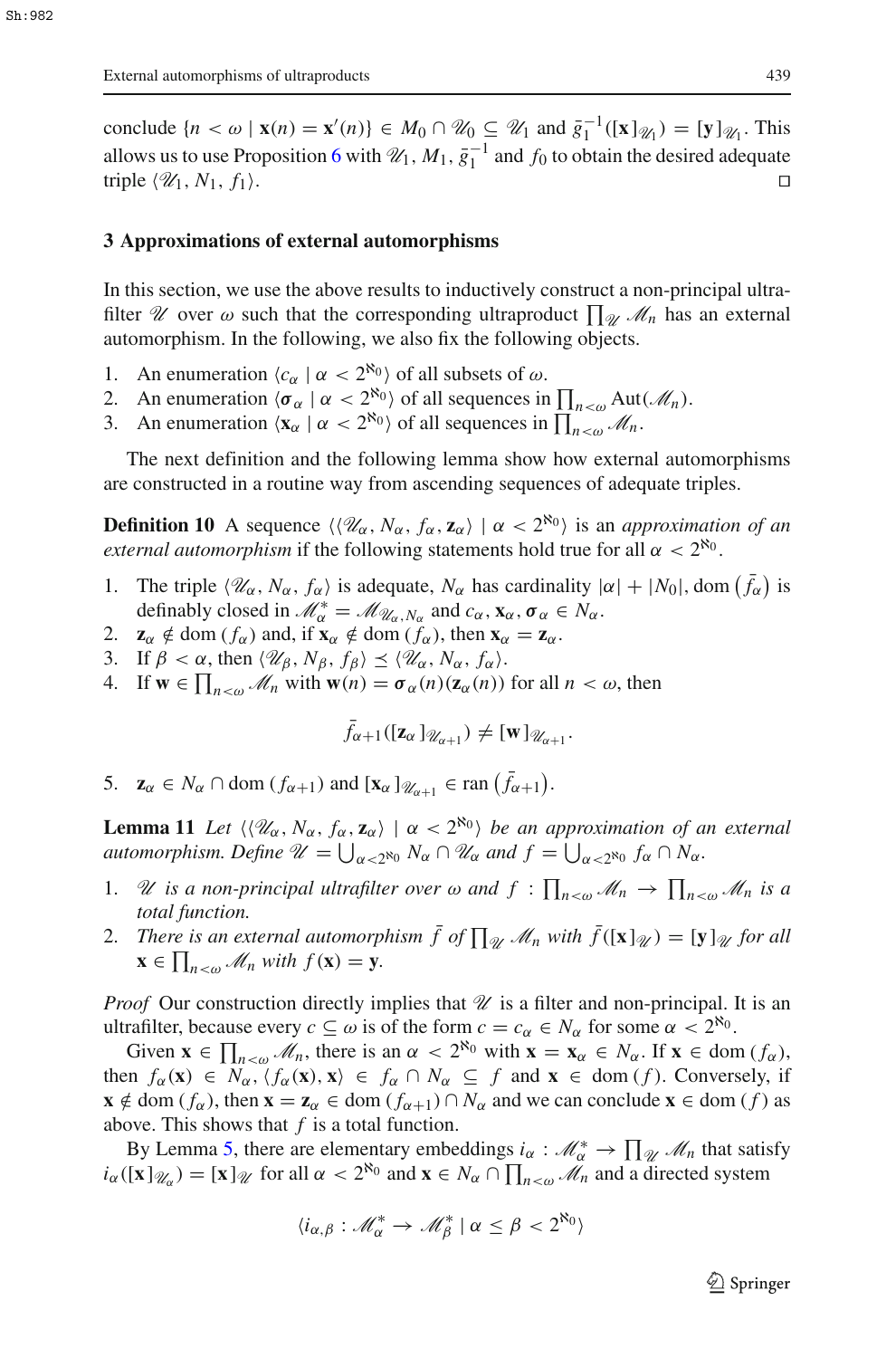of elementary embeddings with  $i_\alpha = i_\beta \circ i_{\alpha,\beta}$  for all  $\alpha \leq \beta < 2^{\aleph_0}$ . Moreover, we have  $i_{\alpha,\beta} \circ \bar{f}_{\alpha} = (\bar{f}_{\beta} \circ i_{\alpha,\beta}) \restriction \text{dom}(\bar{f}_{\alpha})$  for all  $\alpha \leq \beta < 2^{\aleph_0}$ . This shows that there is a total elementary map  $\bar{f}$  :  $\prod_{\mathcal{U}} \mathcal{M}_n \to \prod_{\mathcal{U}} \mathcal{M}_n$  with  $\bar{f}([\mathbf{x}]_{\mathcal{U}}) = [\mathbf{y}]_{\mathcal{U}}$  for all  $\mathbf{x} \in \prod_{n \leq \omega} \mathcal{M}_n$  with  $f(\mathbf{x}) = \mathbf{y}$ .

Given  $\mathbf{x} \in \prod_{n \leq \omega} \mathcal{M}_n$ , there is an  $\alpha < 2^{\aleph_0}$  with  $\mathbf{x} = \mathbf{x}_\alpha$  and this implies  $[\mathbf{x}]_{\mathcal{U}_{\alpha+1}} \in$ ran  $(\bar{f}_{\alpha+1})$ . Since  $\mathbf{x} \in N_{\alpha+1}$ , the above computations show that  $[\mathbf{x}]_{\mathcal{U}} \in \text{ran}(\bar{f})$  holds. This proves that  $\bar{f}$  is surjective.

Finally, assume, toward a contradiction, that  $\bar{f}$  is an internal automorphism. Then we can find an  $\alpha < 2^{\aleph_0}$  such that  $\bar{f}([\mathbf{x}]_{\mathcal{U}}) = [\mathbf{y}]_{\mathcal{U}}$  holds for all  $\mathbf{x}, \mathbf{y} \in \prod_{n < \omega} \mathcal{M}_n$ with  $\mathbf{y}(n) = \sigma_{\alpha}(n)(\mathbf{x}(n))$  for all  $n < \omega$ . By definition,  $\bar{f}_{\alpha+1}([\mathbf{z}_{\alpha}]_{\mathcal{U}_{\alpha+1}}) \neq [\mathbf{w}]_{\mathcal{U}_{\alpha+1}}$ with  $\mathbf{w}(n) = \sigma_{\alpha}(n)(\mathbf{z}_{\alpha}(n))$  and this means  $\bar{f}([\mathbf{z}_{\alpha}]_{\mathcal{U}}) \neq [\mathbf{w}]_{\mathcal{U}}$ , a contradiction.

If Martin's Axiom for Cohen-Forcing holds, then we can apply Lemma [8](#page-4-0) and Corollary [9](#page-5-0) continuum-many times to construct an approximation of an external auto-morphism. The next lemma completes the proof of Theorem [3.](#page-1-1)

**Lemma 12** *Assume that the intersection of less than continuum-many dense open subsets of Cantor Space* <sup> $\omega$ </sup>2 *is non-empty. If*  $\langle \mathcal{U}_*, N_*, f_* \rangle$  *is an adequate triple, then there is an approximation of an external automorphism*  $\langle\langle \mathscr{U}_\alpha, N_\alpha, f_\alpha, \mathbf{z}_\alpha\rangle \mid \alpha < 2^{\aleph_0}\rangle$  $with \langle \mathcal{U}_*, N_*, f_* \rangle \leq \langle \mathcal{U}_0, N_0, f_0 \rangle.$ 

*Proof* We inductively construct the approximating sequence. Assume that we already constructed  $\langle \langle \mathcal{U}_\alpha, N_\alpha, f_\alpha, \mathbf{z}_\alpha \rangle \mid \alpha < \gamma \rangle$  with  $\gamma < 2^{\aleph_0}$  such that the statements [\(1\)](#page-6-0), [\(2\)](#page-6-1) and [\(3\)](#page-6-2) of Definition [10](#page-6-3) hold for all  $\alpha < \gamma$  and the statements [\(4\)](#page-6-4) and [\(5\)](#page-6-5) of Definition [10](#page-6-3) hold for all  $\alpha < \gamma$  with  $\alpha + 1 < \gamma$ .

If  $\gamma = 0$ , then we can use Lemma [7](#page-3-1) and our cardinality assumptions to construct a tuple  $\langle \mathcal{U}_0, N_0, f_0, \mathbf{z}_0 \rangle$  with  $\langle \mathcal{U}_*, N_*, f_* \rangle \leq \langle \mathcal{U}_0, N_0, f_0 \rangle$  that satisfies the statements [\(1\)](#page-6-0) and [\(2\)](#page-6-1) of Definition [10.](#page-6-3)

If  $\gamma = \beta + 1$ , then  $\mathbf{z}_{\beta} \notin \text{dom}(f_{\beta})$ , dom  $(\bar{f}_{\beta})$  is definably closed in  $\mathcal{M}_{\beta}^*$  and there is  $\mathbf{w} \in N_\beta \cap \prod_{n < \omega} M_n$  with  $\mathbf{w}(n) = \sigma_\beta(n) (\mathbf{z}_\beta(n))$  for all  $n < \omega$ . In this situation, we can apply Lemma [7,](#page-3-1) Lemma [8](#page-4-0) and Corollary [9](#page-5-0) to produce an adequate triple  $\langle \mathcal{U}_{\gamma}, N_{\gamma}, f_{\gamma} \rangle$  with the desired properties.

Let  $\gamma$  be a limit ordinal and define  $\mathscr{D} = \bigcup_{\alpha < \gamma} N_{\alpha} \cap \mathscr{U}_{\alpha}$ . This collection of subsets is closed under finite intersections and contains only infinite sets. Let  $\mathcal{U}_{\gamma}$  be a non-principal ultrafilter over  $\omega$  extending  $\mathscr{D}$ . As in the proof of Lemma [11,](#page-6-6) there are elementary embeddings  $i_{\alpha}$  :  $\mathcal{M}_{\alpha}^{*} \to \prod_{\mathcal{U}_{\gamma}} \mathcal{M}_{n}$  and  $i_{\alpha,\beta}$  :  $\mathcal{M}_{\alpha}^{*} \to \mathcal{M}_{\beta}^{*}$  such that  $i_\alpha = i_\beta \circ i_{\alpha,\beta}$  for all  $\alpha \leq \beta < \gamma$ . Lemma [5](#page-2-1) shows that there is partial elementary  $\text{map } f^* : \prod_{\mathcal{U}_{\gamma}} \mathcal{M}_n \xrightarrow{part} \prod_{\mathcal{U}_{\gamma}} \mathcal{M}_n \text{ with domain } \{[\mathbf{x}]_{\mathcal{U}_{\gamma}} \mid \mathbf{x} \in \bigcup_{\alpha < \gamma} \text{dom } (f_{\alpha})\}$  that satisfies  $i_{\alpha} \circ \overline{f}_{\alpha} = (f^* \circ i_{\alpha}) \upharpoonright \text{ dom}(\overline{f}_{\alpha})$  for all  $\alpha < \gamma$ . Apply Proposition [6](#page-3-0) with  $\mathscr{U}_{\gamma}$ ,  $\bigcup_{\alpha < \gamma} N_{\alpha}$ ,  $f^*$  and  $\bigcup_{\alpha < \gamma} f_{\alpha} \cap N_{\alpha}$  and Lemma [7,](#page-3-1) to obtain an adequate triple  $\langle \mathcal{U}_{\gamma}, N_{\gamma}, f_{\gamma} \rangle$  with the desired properties.

By our assumptions,  $\prod_{\mathscr{U}_\gamma} \mathscr{M}_n$  is an infinite model and the results of [\[4](#page-8-1)] show that it has cardinality  $2^{\aleph_0}$ . This gives us an  $y \in \prod_{n < \omega} M_n$  with  $[y]_{\mathscr{U}_\gamma} \notin \text{dom}(\bar{f}_\gamma)$  and therefore  $y \notin \text{dom}(f_\gamma)$ . By elementarity, we can assume  $y \in N_\gamma$ . If  $x_\gamma \notin \text{dom}(f_\gamma)$ , then we define  $\mathbf{z}_{\gamma} = \mathbf{x}_{\gamma}$ . Otherwise, we define  $\mathbf{z}_{\gamma} = \mathbf{y}$ .

Sh:982